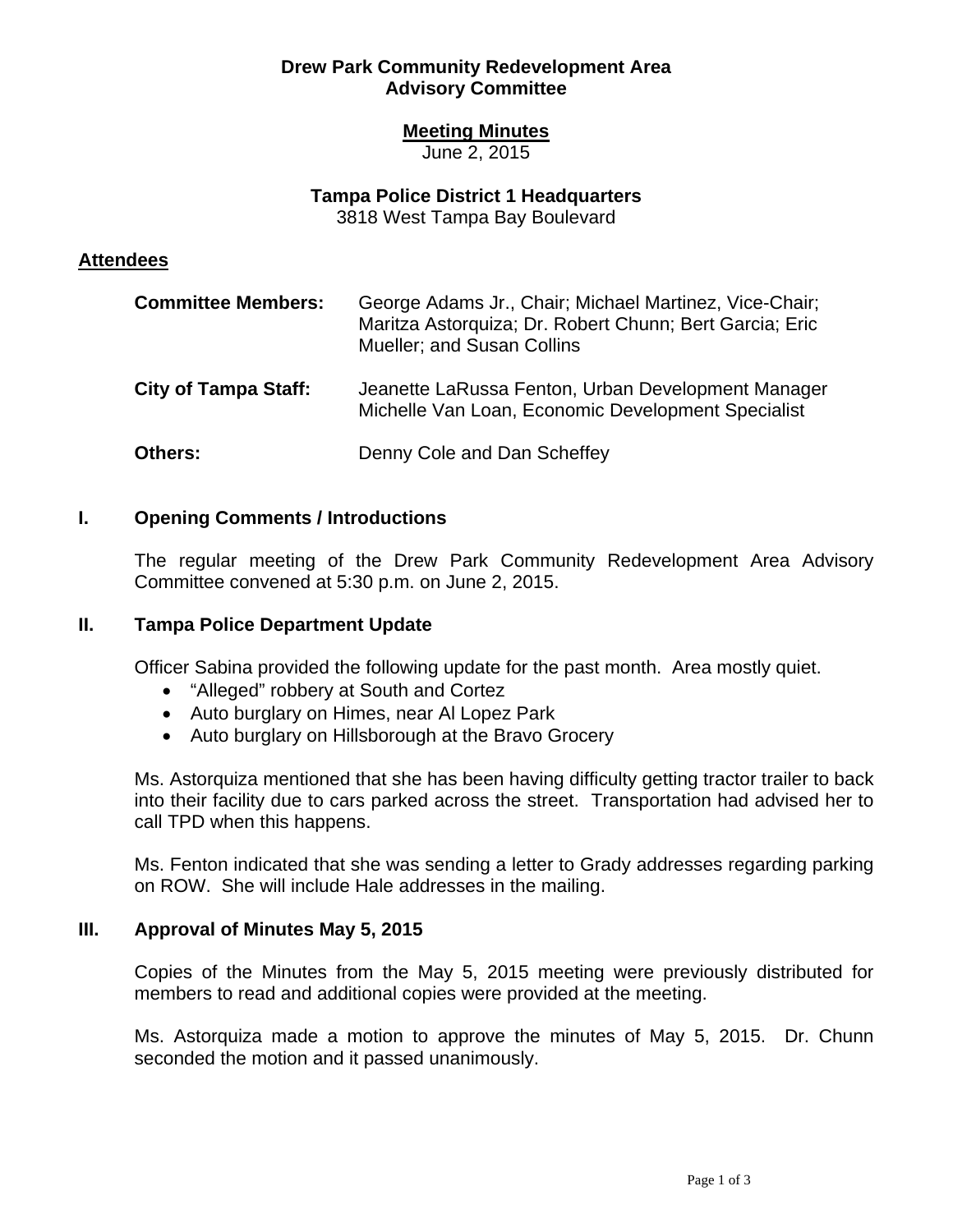### **IV. Approval of Revised FY16 Budget**

Ms. Fenton presented the updated revenue figures received for proposed FY16 budget.

- Increased from \$372,723 to \$547,367, approximately \$175,000. Figure is still subject to change.
- Added \$2,000 for administration costs to cover office supplies, postage, registrations fee. Money has not been allocated in this line item for the past several years.
- Remainder of increased funds was allocated to Neighborhood Infrastructure improvements.

Mr. Mueller made a motion to approve the Revised FY16 budget as presented. Mr. Garcia seconded the motion and it passed unanimously.

### **V. Project Update Report**

Lois: On schedule for substantial completion for end of June. Finished a few driveways and sidewalks. Then will proceed with landscaping south of MLK.

There will be a roadway dedication with the Mayor when complete. Date TBD.

Community Markers: FDOT has approved our application and it is now going through the process to have the maintenance agreement adopted by Council.

Historic Markers: Ms. Fenton reported that the application was approved yesterday, but that funding assistance for marker had not been decided yet. Marker to be installed on Tampa Bay Boulevard, back from Dale Mabry, out of FDOT ROW.

#### **VI. Discussion/Questions**

Dr. Chunn: two HART bus stops removed on Lois before the new ones are ready to be installed. Would like that to happen before the fall semester starts. Ms. Fenton will follow up with HART.

Ms. Astorquiza inquired about the results of the traffic safety study for Hillsborough. Ms. Van Loan will follow up with FDOT.

Ms. Fenton mentioned that she is meeting with TIA to discuss the pocket park.

#### **VII. Announcements**

Ms. Astorquiza reported on the Heroes Luncheon and what an inspirational event it was to hear about the amazing people out there every day protecting us. Over 175 people attended, eight scholarships awarded to children of first responders. The event will be shown on the City's TV show, CTTV.

Ms. Fenton reported:

- There is a new Captain for D1 and he will be in attendance at the next CAC meeting to meet everyone and introduce himself.
- The Galleria Shopping Center has been purchased and the new owners have plans for upgrades. The Bravo Grocery will stay. Landscaping will be improved